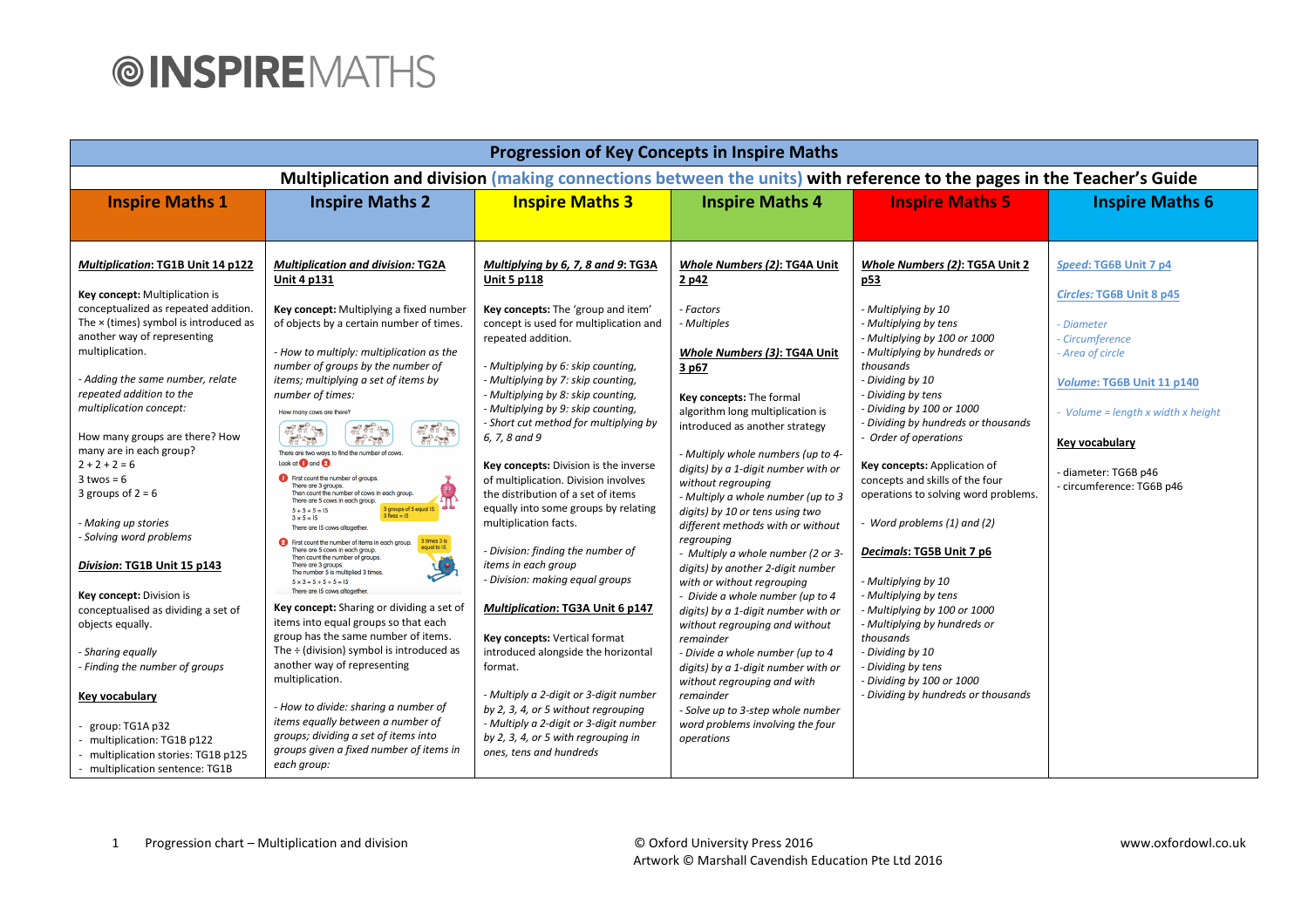| <b>Progression of Key Concepts in Inspire Maths</b>                                                                   |                                                                                                                                                                                                                                                                                                                                                                                                                                                                                                                                                                                                                                                                                                                                                                                                                                                                                                                                                                                                                                                                                                                            |                                                                                                                                                                                                                                                                                                                                                                                                                                                                                                                                                                                                                                                                                                                                                                                                                                                                                                                                                                                                                                                                                          |                                                                                                                                                                                                                                                                                                                                                                                                                                                                                                                                                                                                                                                                                                                                                                                                                                                                                 |                                                                                                                                                                                                                                                               |                        |
|-----------------------------------------------------------------------------------------------------------------------|----------------------------------------------------------------------------------------------------------------------------------------------------------------------------------------------------------------------------------------------------------------------------------------------------------------------------------------------------------------------------------------------------------------------------------------------------------------------------------------------------------------------------------------------------------------------------------------------------------------------------------------------------------------------------------------------------------------------------------------------------------------------------------------------------------------------------------------------------------------------------------------------------------------------------------------------------------------------------------------------------------------------------------------------------------------------------------------------------------------------------|------------------------------------------------------------------------------------------------------------------------------------------------------------------------------------------------------------------------------------------------------------------------------------------------------------------------------------------------------------------------------------------------------------------------------------------------------------------------------------------------------------------------------------------------------------------------------------------------------------------------------------------------------------------------------------------------------------------------------------------------------------------------------------------------------------------------------------------------------------------------------------------------------------------------------------------------------------------------------------------------------------------------------------------------------------------------------------------|---------------------------------------------------------------------------------------------------------------------------------------------------------------------------------------------------------------------------------------------------------------------------------------------------------------------------------------------------------------------------------------------------------------------------------------------------------------------------------------------------------------------------------------------------------------------------------------------------------------------------------------------------------------------------------------------------------------------------------------------------------------------------------------------------------------------------------------------------------------------------------|---------------------------------------------------------------------------------------------------------------------------------------------------------------------------------------------------------------------------------------------------------------|------------------------|
| Multiplication and division (making connections between the units) with reference to the pages in the Teacher's Guide |                                                                                                                                                                                                                                                                                                                                                                                                                                                                                                                                                                                                                                                                                                                                                                                                                                                                                                                                                                                                                                                                                                                            |                                                                                                                                                                                                                                                                                                                                                                                                                                                                                                                                                                                                                                                                                                                                                                                                                                                                                                                                                                                                                                                                                          |                                                                                                                                                                                                                                                                                                                                                                                                                                                                                                                                                                                                                                                                                                                                                                                                                                                                                 |                                                                                                                                                                                                                                                               |                        |
| <b>Inspire Maths 1</b>                                                                                                | <b>Inspire Maths 2</b>                                                                                                                                                                                                                                                                                                                                                                                                                                                                                                                                                                                                                                                                                                                                                                                                                                                                                                                                                                                                                                                                                                     | <b>Inspire Maths 3</b>                                                                                                                                                                                                                                                                                                                                                                                                                                                                                                                                                                                                                                                                                                                                                                                                                                                                                                                                                                                                                                                                   | <b>Inspire Maths 4</b>                                                                                                                                                                                                                                                                                                                                                                                                                                                                                                                                                                                                                                                                                                                                                                                                                                                          | <b>Inspire Maths 5</b>                                                                                                                                                                                                                                        | <b>Inspire Maths 6</b> |
| p125<br>- times (multiplication): TG1B p125                                                                           | Jack has 6 cherries<br>He wants to divide the cherries into 2 equal groups.<br>How many cherries are there in each group?<br>$6 \div 2 = 3$<br>There are 3 cherries in each group.<br>Now he wants to divide them into<br>3 equal groups<br>$6 \div 3 = 2$<br>How do I rea<br>There are 2 cherries in each group.<br>$\frac{1}{2}$ = 3 = 22<br>$6 \div 2 = 3$ and $6 \div 3 = 2$ are division sentence<br>$6 \div 2 = 3$ says six divided by two equals three.<br>Multiplying by 2 and 3: TG2A Unit 5<br>p148<br>Key concepts: Multiplication is<br>interpreted as repeated addition and as<br>groups of items. The multiplication<br>concept is 'groups of' or 'multiplying by'.<br>The skip-count strategy helps to find the<br>times table facts.<br>- Multiplying by 2: skip counting, using<br>dot paper<br>- Multiplying by 3: skip counting, using<br>dot paper<br>Key concepts: Division is the inverse of<br>multiplication. Division involves the<br>distribution of a set of items equally into<br>some groups by relating multiplication<br>facts.<br>- Sharing: finding the number of items in<br>each group: | - Multiply 2-digit or 3-digit number by<br>2, 3, 4, or 5 with regrouping in ones,<br>tens, hundreds and thousands<br>Division: TG3A Unit 7 p 175<br>Key concepts: The long division<br>format is used to divide and find the<br>quotient (number of items each<br>group will contain) and remainder.<br>The divisor is the number of groups.<br>- Divide a 1-digit or a 2-digit number<br>by 1-digit number without remainder<br>$8 \div 2 = ?$<br>8 ones $\div$ 2 = 4 ones with no remainder<br>$2\overline{8}$<br>$Quotient = 4 ones$<br>$\frac{8}{0}$<br>Remainder $= 0$ ones<br>Each child gets 4 buckets.<br>There are no buckets left.<br>- Divide a 1-digit or a 2-digit number<br>by a 1-digit number with remainder<br>- Divide a 2-digit number by a 1-digit<br>number with no regrouping or<br>remainder<br>- Divide a 2-digit number by a 1-digit<br>number with regrouping from tens to<br>ones, with or without remainder<br>- Divide a 3-digit number by a 1-digit<br>number with regrouping from<br>hundreds to tens then from tens to<br>ones with or without remainder | Decimals (2): TG4B Unit 10 p77<br>- Multiply tenths by a 1-digit whole<br>number<br>- Multiplication involving tenths<br>and ones<br>- Multiplication involving tenths<br>and hundredths<br>- Division of tenths by a 1-digit<br>whole number<br>- Division involving tenths in<br>which regrouping is necessary<br>- Division involving ones, tenths<br>and hundredths when regrouping<br>is necessary<br>Key concepts: Application of the<br>concepts of multiplication and<br>division of a decimal by a whole<br>number to solving word problems.<br>- Word problems up to 2 decimal<br>places<br>Key vocabulary<br>factor: TG4A p42<br>multiple: TG4A p47<br>decimal: TG4B p6<br>decimal place: TG4B p34<br>exactly (division): TG4A p42<br>common factor: TG4A p44<br>common multiple: TG4A p48<br>calculate: TG4A p71<br>ratio: TG5A p248<br>equivalent ratio: TG5A p253 | 7Mean: TG5B Unit 9 p82<br>Volume: TG5B Unit 14 p278<br>- Volume = length x width x height<br>Key vocabulary<br>- numbers one ten thousand to nine<br>ten thousands (counting on in ten<br>thousands): TG5A p6<br>- hundred thousand (place value):<br>TG5A p6 |                        |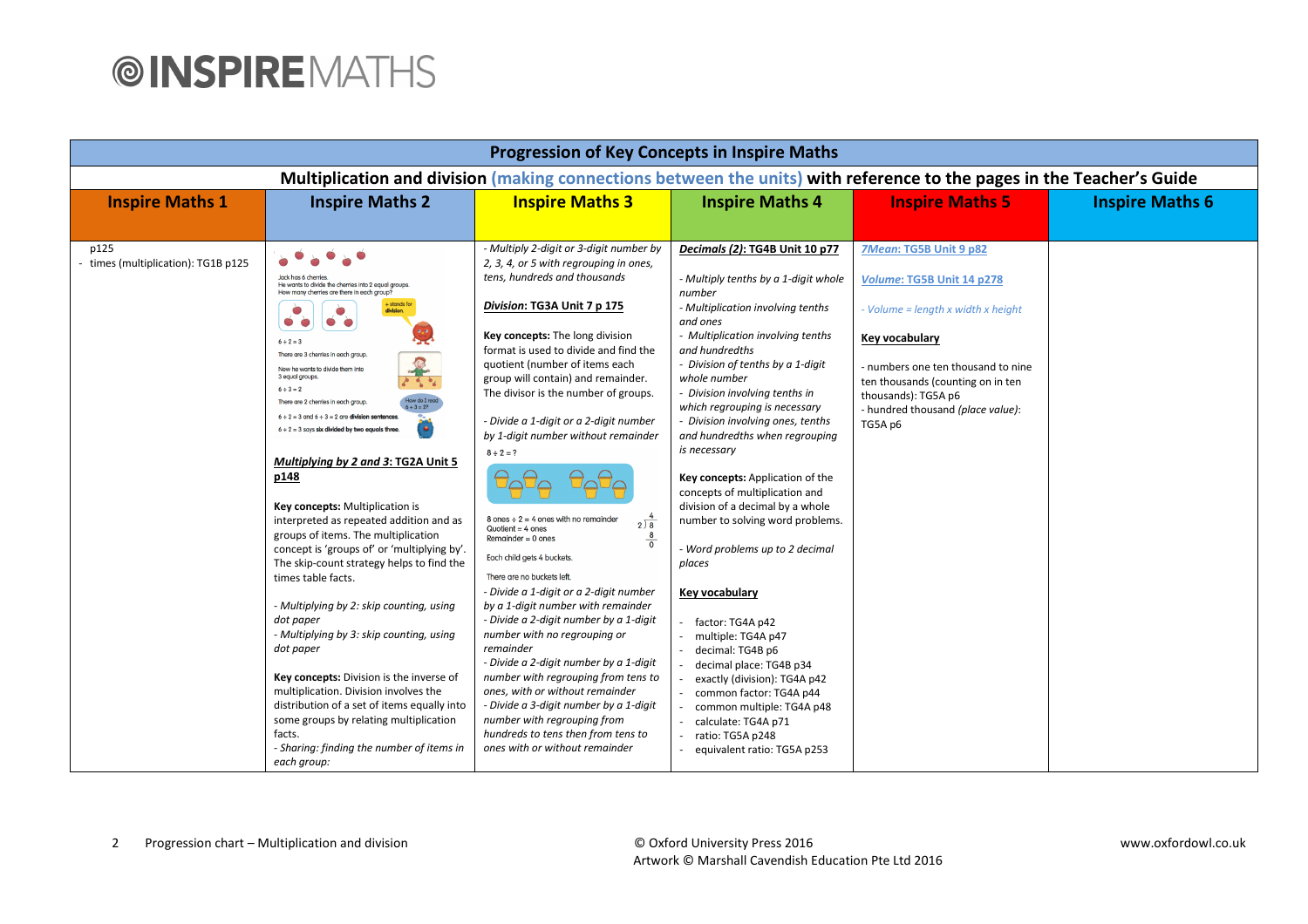| <b>Progression of Key Concepts in Inspire Maths</b>                                                                   |                                                                                                                                                                                                                |                                                                                                                                                                                                                                |                        |                        |                        |  |
|-----------------------------------------------------------------------------------------------------------------------|----------------------------------------------------------------------------------------------------------------------------------------------------------------------------------------------------------------|--------------------------------------------------------------------------------------------------------------------------------------------------------------------------------------------------------------------------------|------------------------|------------------------|------------------------|--|
| Multiplication and division (making connections between the units) with reference to the pages in the Teacher's Guide |                                                                                                                                                                                                                |                                                                                                                                                                                                                                |                        |                        |                        |  |
| <b>Inspire Maths 1</b>                                                                                                | <b>Inspire Maths 2</b>                                                                                                                                                                                         | <b>Inspire Maths 3</b>                                                                                                                                                                                                         | <b>Inspire Maths 4</b> | <b>Inspire Maths 5</b> | <b>Inspire Maths 6</b> |  |
|                                                                                                                       |                                                                                                                                                                                                                |                                                                                                                                                                                                                                |                        |                        |                        |  |
|                                                                                                                       | Sharing: Finding the number of items in each group<br>Divide 12 pencil sharpeners into 2 equal groups.<br>How many pencil sharpeners are there in each group?                                                  | Solving word problems 2:<br><b>Multiplication and division: TG3A</b><br><b>Unit 8 p205</b>                                                                                                                                     |                        |                        |                        |  |
|                                                                                                                       | $12 \div 2 = ?$<br>$2 \times 6 = 12$                                                                                                                                                                           | Key concept: solve one-step word<br>problems on multiplication using<br>model drawing.                                                                                                                                         |                        |                        |                        |  |
|                                                                                                                       | There are 6 pencil sharpeners in each group.                                                                                                                                                                   | <b>Mental calculations: TG3A Unit 9</b><br>p240                                                                                                                                                                                |                        |                        |                        |  |
|                                                                                                                       | - Grouping: making equal groups<br>Divide 15 jelly beans into equal groups.<br>There are 3 jelly beans in each group.<br>How many groups are there?<br>$15 \div 3 = ?$<br>$5 \times 3 = 15$<br>$15 \div 3 = 5$ | Key concept: Commutative rule -<br>reversing the order of groups and<br>items in multiplication concept<br>produces the same product.<br>- Mental multiplication<br>Key concept: Division is the inverse<br>of multiplication. |                        |                        |                        |  |
|                                                                                                                       | Multiplying by 4, 5 and 10: TG2A<br><b>Unit 6 p182</b><br>Key concepts: Multiplication is<br>conceptualized as repeated addition,<br>groups of items, or multiplying. The                                      | - Mental division<br>Solving word problems: length,<br>mass and volume: TG3B Unit 12<br>p67                                                                                                                                    |                        |                        |                        |  |
|                                                                                                                       | multiplication concept is 'groups of' or<br>'multiplying by'. The skip-count strategy<br>helps to find the times table facts.                                                                                  | Key vocabulary<br>thousands (place value): TG3A p10<br>remainder, quotient: TG3A p175                                                                                                                                          |                        |                        |                        |  |
|                                                                                                                       | - Multiplying by 4: skip counting, using<br>dot paper<br>- Multiplying by 5: skip counting, using<br>dot paper<br>- Multiplying by 10: skip counting, using<br>dot paper                                       | - horizontally: TG3A p191<br>vertically: TG3A p191<br>finger counting method: TG3A<br>p125<br>short cut method: TG3A p128<br>product: TG3A p147                                                                                |                        |                        |                        |  |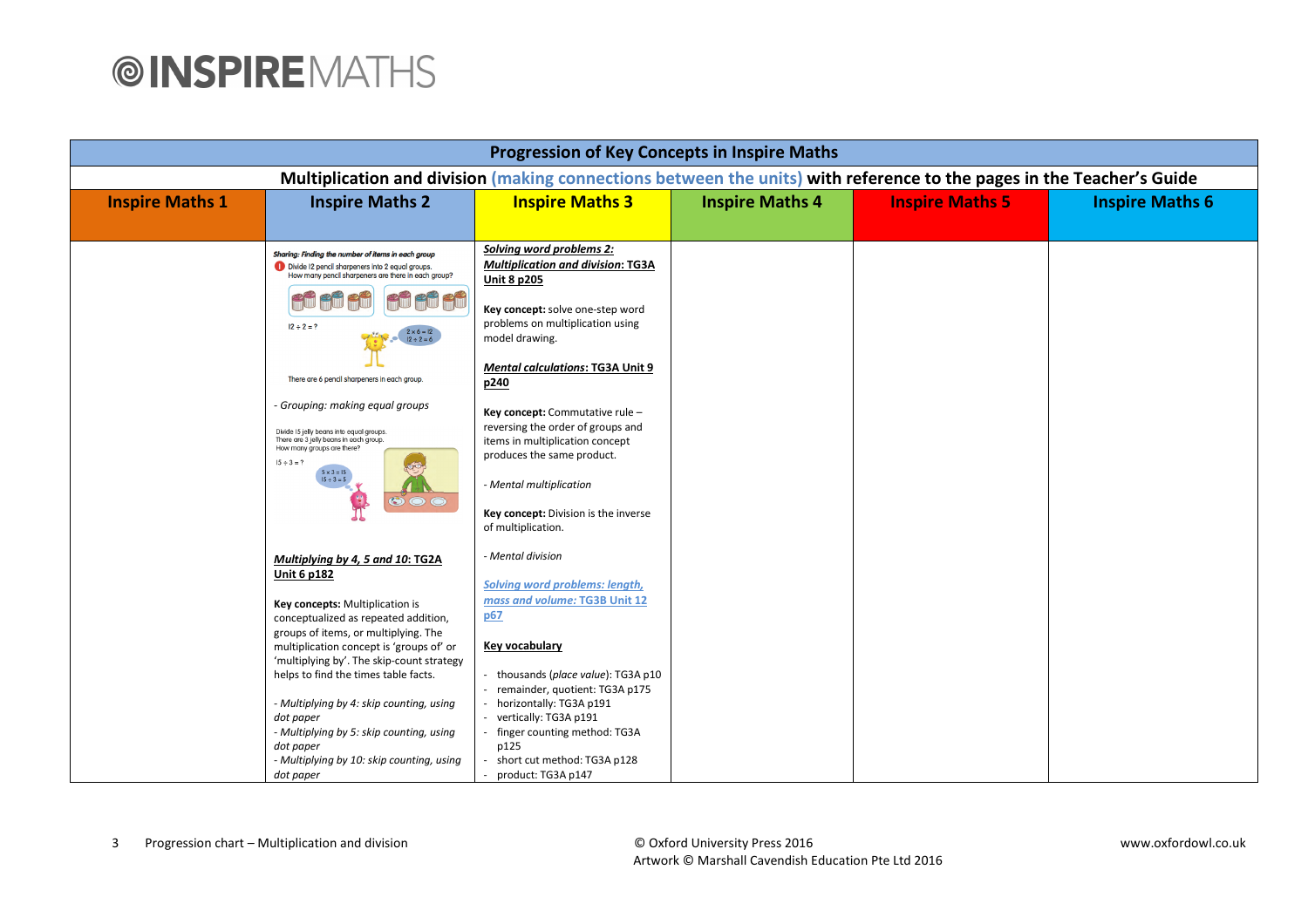| <b>Progression of Key Concepts in Inspire Maths</b>                                                                   |                                                                                                                                                                                                                                                                                                                                                                                                                                                                                                                  |                                                                                                             |                        |                        |                        |  |
|-----------------------------------------------------------------------------------------------------------------------|------------------------------------------------------------------------------------------------------------------------------------------------------------------------------------------------------------------------------------------------------------------------------------------------------------------------------------------------------------------------------------------------------------------------------------------------------------------------------------------------------------------|-------------------------------------------------------------------------------------------------------------|------------------------|------------------------|------------------------|--|
| Multiplication and division (making connections between the units) with reference to the pages in the Teacher's Guide |                                                                                                                                                                                                                                                                                                                                                                                                                                                                                                                  |                                                                                                             |                        |                        |                        |  |
| <b>Inspire Maths 1</b>                                                                                                | <b>Inspire Maths 2</b>                                                                                                                                                                                                                                                                                                                                                                                                                                                                                           | <b>Inspire Maths 3</b>                                                                                      | <b>Inspire Maths 4</b> | <b>Inspire Maths 5</b> | <b>Inspire Maths 6</b> |  |
|                                                                                                                       |                                                                                                                                                                                                                                                                                                                                                                                                                                                                                                                  |                                                                                                             |                        |                        |                        |  |
|                                                                                                                       | Key concepts: Division is the inverse of<br>multiplication. Division involves the<br>distribution of a set of items equally into<br>some groups by relating multiplication<br>facts.<br>- Sharing: finding the number of items in<br>each group<br>- Grouping: making equal groups<br><b>Using models: Multiplication and</b><br>division: TG2A Unit 7 p224<br>Key concept: Represent the 'group and<br>item' using models either with paper<br>strips or drawing bars to find the<br>number of items or groups. | one-step word problems:: TG3A<br>p205<br>double: TG3A p207<br>to begin with: TG3A p208<br>thrice: TG3A p213 |                        |                        |                        |  |
|                                                                                                                       | Length: TG2A Unit 8 p254                                                                                                                                                                                                                                                                                                                                                                                                                                                                                         |                                                                                                             |                        |                        |                        |  |
|                                                                                                                       | Key concept: draw models to help solve<br>word problems.                                                                                                                                                                                                                                                                                                                                                                                                                                                         |                                                                                                             |                        |                        |                        |  |
|                                                                                                                       | - Multiplication and division of length                                                                                                                                                                                                                                                                                                                                                                                                                                                                          |                                                                                                             |                        |                        |                        |  |
|                                                                                                                       | Mass: TG2A Unit 9 p291                                                                                                                                                                                                                                                                                                                                                                                                                                                                                           |                                                                                                             |                        |                        |                        |  |
|                                                                                                                       | - Multiplication and division of mass                                                                                                                                                                                                                                                                                                                                                                                                                                                                            |                                                                                                             |                        |                        |                        |  |
|                                                                                                                       | Money: TG2B Unit 11 p36                                                                                                                                                                                                                                                                                                                                                                                                                                                                                          |                                                                                                             |                        |                        |                        |  |
|                                                                                                                       | - Word problems: multiplication and<br>division.                                                                                                                                                                                                                                                                                                                                                                                                                                                                 |                                                                                                             |                        |                        |                        |  |
|                                                                                                                       | Volume: TG2B Unit 14 p150                                                                                                                                                                                                                                                                                                                                                                                                                                                                                        |                                                                                                             |                        |                        |                        |  |
|                                                                                                                       | - Multiplication and division of volumes                                                                                                                                                                                                                                                                                                                                                                                                                                                                         |                                                                                                             |                        |                        |                        |  |